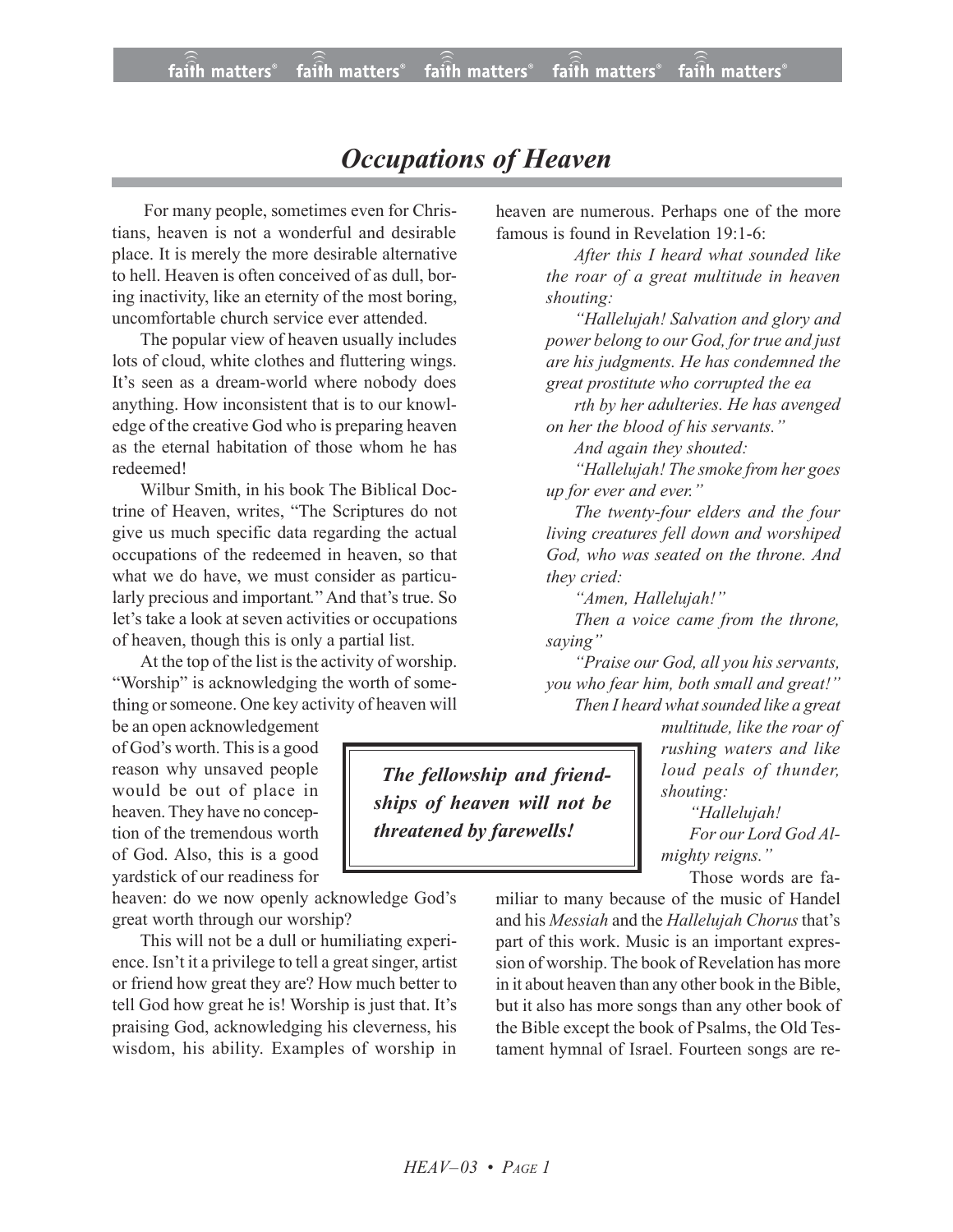## faith matters® faith matters® faith matters® faith matters® faith matters® ))) ))) ))) faith matters® faith matters® faith matters<sup>®</sup>

corded in Revelation as sung by heaven's inhabitants including angels, elders and the redeemed. For example, in Revelation 15:1-4 John writes:

> *I saw in heaven another great and marvelous sign: seven angels with the seven last plagues—last because with them God's wrath is completed. And I saw what looked like a sea of glass mixed with fire and, standing beside the sea, those who had been victorious over the beast and his image and over the number of his name. They held harps given them by God and sang the song of Moses the servant of God and the song of the Lamb:*

*"Great and marvelous are your deeds, Lord God Almighty. Just and true are your ways, King of the ages. Who will not fear you, O Lord, and bring glory to your name? For you alone are holy. All nations will come and worship before you, for your righteous acts have been revealed."*

Music is a very important part of heaven. But I'm one of those people who have great difficulty carrying a tune. Perhaps God will enable those of us who could never carry a tune on earth to join the choirs of heaven. But, preparation is important. So, let's sing praises to God here on earth in rehearsal for the choir anthems of heaven.

Another important activity of heaven is service, a key characteristic of heaven's inhabitants. We read in Revelation 22:3 that the "*throne of God and of the Lamb will be in the city, and his servants will serve him."* The word "servant" is found frequently in the book of Revelation (1:1; 7:3; 10:7; 11:18; 15:3; 19:5; and 22:3 and 6). This is the same description given by the apostles in the other books of the New Testament. We who are servants of God here on earth will continue to be servants of God in heaven. I picture heaven as a busy place where we are constantly doing things for God and others. That service will be a joy and not a burden.

Some young children were taking a standardized test in school. The test showed two pictures: one with a man chopping wood and the other with a man sitting and reading a book. The question asked which man was working and which man was relaxing. One child indicated that the man with the book was working and the man chopping wood was relaxing. The teacher marked the question "wrong", failing to realize that the child's father was a college professor who worked with books and relaxed with an ax!

Work is more often defined by our attitude toward the activity than by our actions in the activity. Work in heaven will be service in the most enjoyable and pleasant sense of the word!

David Gregg, who wrote The Heaven Life in 1895, put it this way:

It is work as free from care and toil and fatigue as is the wing-stroke of the jubilant lark when it soars into the sunlight of a fresh, clear day and, spontaneously and for self-relief, pours out its thrilling carol. Work up there is a matter of self-relief, as well as a matter of obedience to the ruling will of God. It is work according to one's tastes and delight and ability. If tastes vary there, then occupations will also vary there.

Perhaps those who love to build will extend the gates of heaven; those who love to study will peruse the libraries of eternity; those who love to paint will decorate the galleries of the Eternal City. God will employ us in the labors that we love and that suit us best—labors that glorify God!

A third activity of heaven is authority. Authority comes from responsibility. In the parable of the talents in Matthew 25 Jesus told about the servants who proved their responsibility and were given authority as a result: "Well done, good and faithful servant! You have been faithful with a few things; I will put you in charge of many things."

When people are responsible with what is given to them then more responsibility is given to them. It's true in earthly relationships with employees and children. When someone responds well to a task then additional tasks are given with more responsibility. The boy who does well as a stock boy may become president of the company!

In Revelation 5:10 the saints are told that they "*will reign on the earth*." God promises us authority in the rule of this earth and the universe.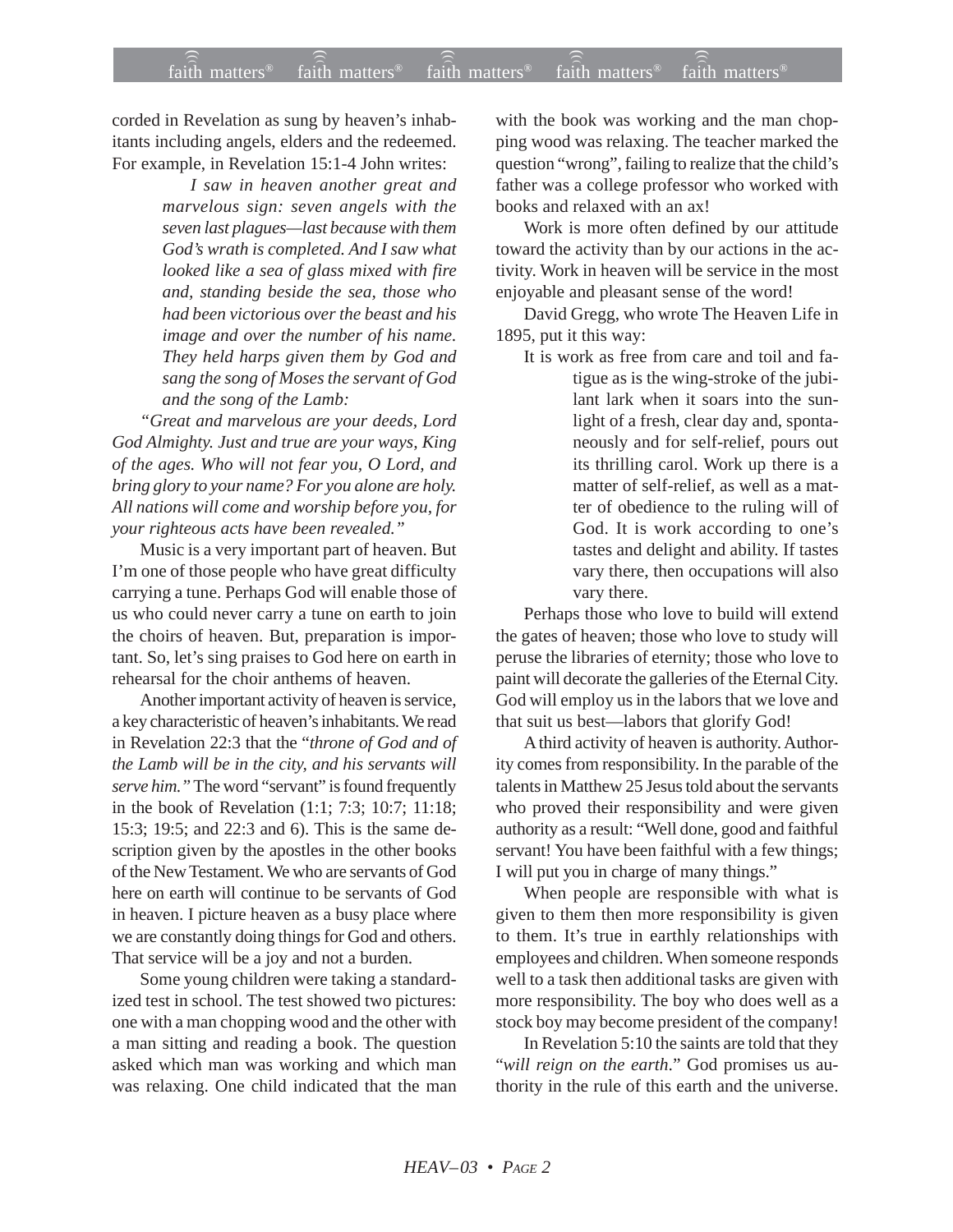Theologian Wilbur Smith wrote:

. . . we must acknowledge that we do not really know specifically how the servants of the Lord will exercise the authority here spoken of, but apparently it refers to activity here on earth during and after the millennium.

In Matthew 19:28 Jesus promises that they will "*sit on twelve thrones, judging the twelve tries of Israel*."

While we don't know all the details of how we will exercise the authority God gives us, many will function in positions of administration and rule over God's vast creation. Some who are servants on earth will be princes in heaven!

A fourth activity in heaven will be fellowship. Apparently this is an important aspect of heaven's life. King David, upon the death of his infant son, looked forward to the day he would go to be with him. David would become acquainted with the son he never knew on earth.

Moses and Elijah left heaven to fellowship with Jesus and his disciples on the Mount of Transfiguration. Hebrews 12:23 tells of "*the church of the firstborn, whose names are written in heaven."* I believe we will fellowship as an assembly in heaven just as we fellowship here as the assembly of a local church.

Revelation 19:9 foretells the marriage supper of the Lamb. Here is another picture of fellowship—eating together, rejoicing together, a time of God's people fellowshipping together.

Imagine the joys of heaven's fellowship. We will

be reunited with loved ones who have preceded us in death. We will have the opportunity to meet saints from previous generations and build new friendships. Think how many there will be! Choose from men and women like Ruth or Mary, Paul the Apostle, David, Esther or John. We may meet great saints like Luther, Calvin or Spurgeon. We will have the opportunity to fellowship with people from all over the world and hear what God has done in their life.

What is also especially exciting about this fellowship is that there will be no good-byes. An especially difficult part of this life is the inevitable end of all good fellowship. We hate to say goodbye! Even in speech, we substituted phrases like, "See you later!" But the fellowship and friendships of heaven will not be threatened by farewells!

 A fifth activity of heaven will be learning. We'll learn from God's perfect knowledge. I look forward to that. There are so many questions I can't seem to find the answers to. I look forward to the day when I can ask God, when I can do research in heaven's libraries, when I'll be able to talk to others that know. 1 Corinthians 13:12 says, "*Now we see but a poor reflection as in a mirror; then we shall see face to face. Now I know in part; then I shall know fully, even as I am fully known."* Our Instructor will be Jesus Christ himself. We will learn from him all that we must know about the Godhead and the right and true worship and love of God.

Professor O. M. Mitchell, the great astronomer, believed that in the future life he would go from world to world continuing his studies of the heavens. Questions that have plagued us as temporarily unanswerable may be researched and answered to our complete satisfaction.

Sir William Robertson Nicoll wrote, "We shall

*Heaven is a glorious extension of the very best gifts God has given us here on earth.*

understand then, as we do not understand now, what is meant for God the Father to give '*His only begotten Son, that whosoever believeth in Him should not perish but have everlasting life*.'" I don't think we

can fully understand what that means, but some day we will learn the magnitude of the mercy of God to provide salvation through his Son.

A sixth and final item in this list of heaven's occupations is rest. Heaven brings an end to the weariness of a sin-stained world. In Revelation 14:13 John writes:

*Then I heard a voice from heaven say, "Write: Blessed are the dead who die in the Lord from now on."*